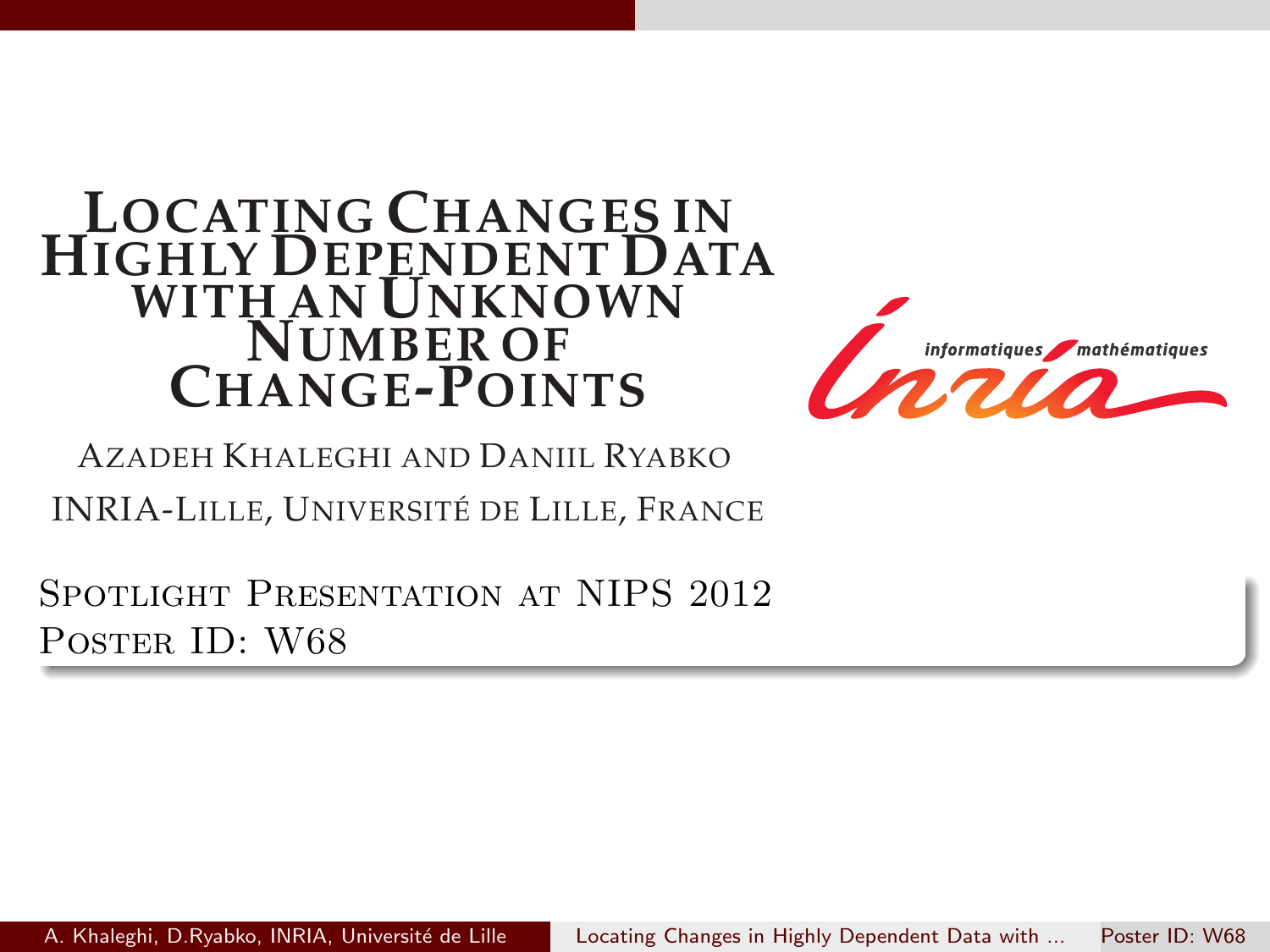## The Change-Point Estimation Problem

We have a sequence

$$
\mathbf{x}:=X_1,\ldots,X_n
$$

formed as the concatenation of an **unknown number**  $k+1$  of sequences

$$
\underbrace{X_1,\ldots,X_{\pi_1}}_{\sim\rho},\underbrace{X_{\pi_1+1},\ldots,X_{\pi_2}}_{\sim\rho'},\underbrace{X_{\pi_2+1},\ldots,X_{\pi_3}}_{\sim\rho},\ldots,\underbrace{X_{\pi_k+1},\ldots,X_{\pi_k}}_{\sim\rho''}
$$

- Each sequence is generated by an **unknown** time-series distribution.
- **The change-points** are **unknown** and we aim to estimate them.

Our results are vastly more general than the existing literature!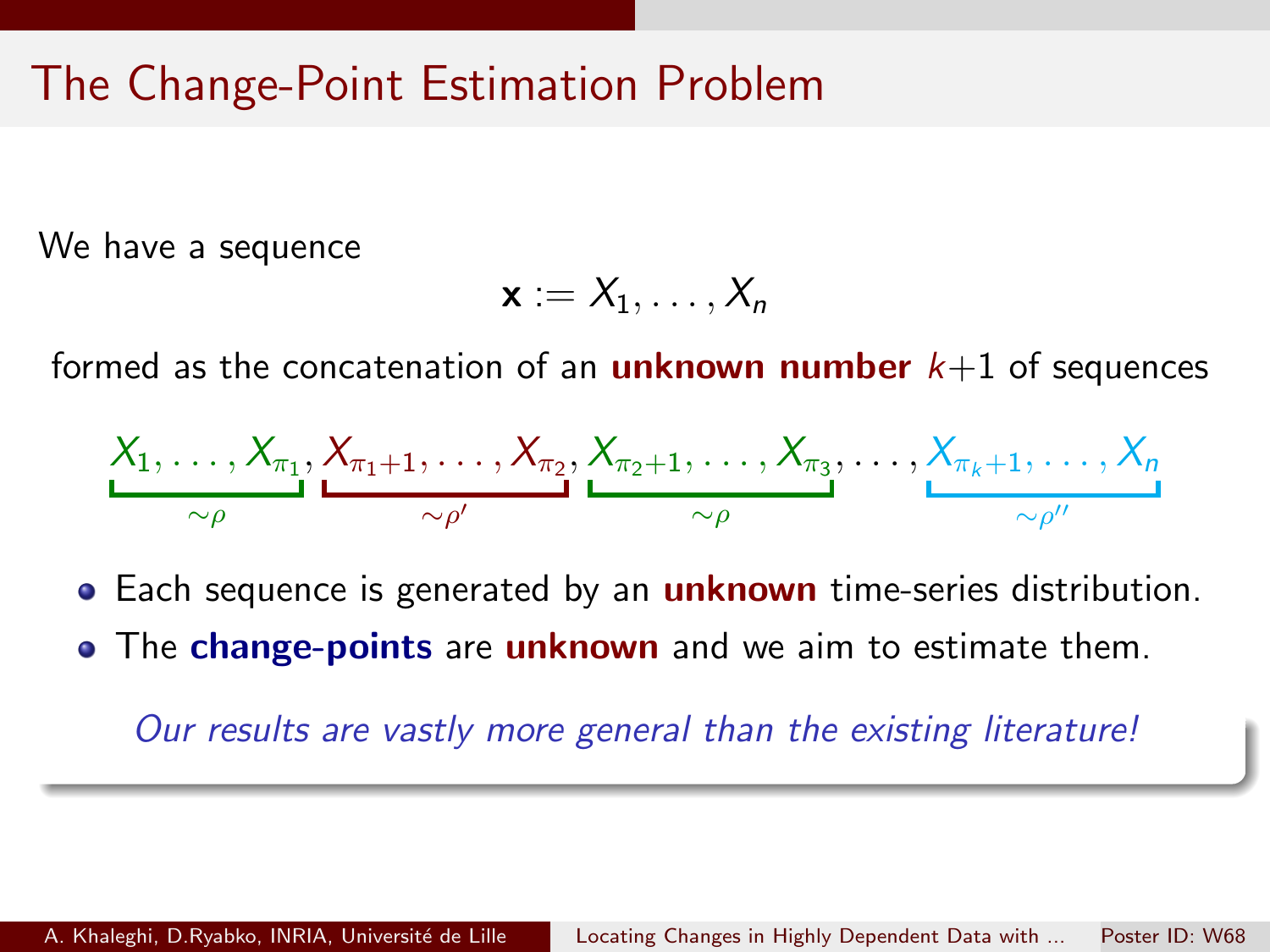### Framework

Change-point estimation turned into a real machine learning problem!

We consider an extremely general framework where

- The distributions are **completely unknown**.
- The samples can be arbitrarily dependent.
- Our only is that the **unknown distributions** are **stationary ergodic**.

This is one of the weakest assumptions in statistics!

ex. no such assumptions as i.i.d, Markov etc.

• We make **no assumptions** on the **form of the change** and/or nature of dependence.

We simply search for the change in distribution.

We do not require the fixed-sized finite-dimensional marginals before and after the change to be different.